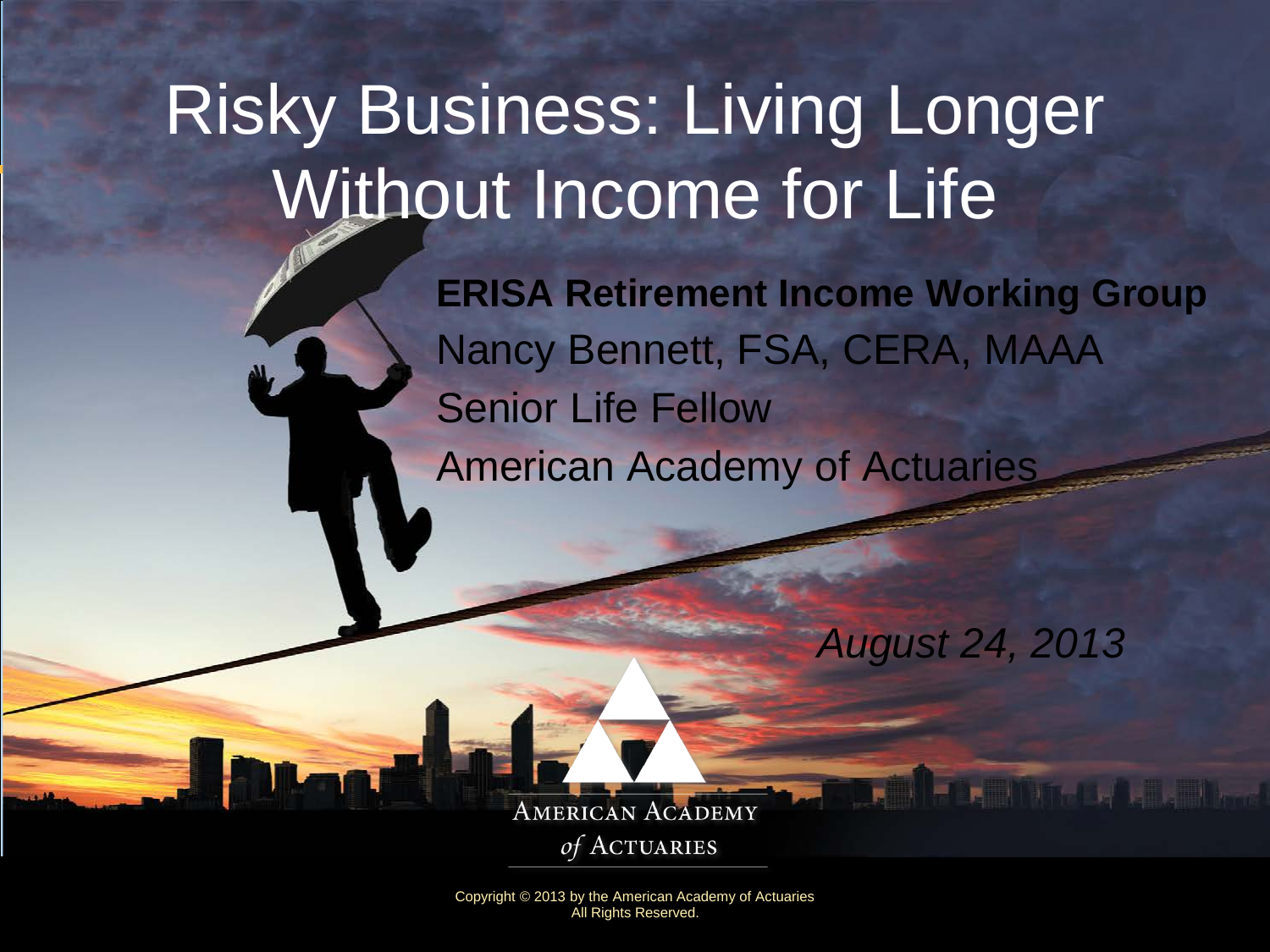## Today's Discussion

- Introduce the Academy's Lifetime Income Initiative
- **Discuss Lifetime Income Risk and Possible Consequences**
- **Discuss Possible Solutions to the Problem of Lifetime** Income Risk
- Summarize Academy comments on the DOL's Proposed Rule to add lifetime income values to retirement statements

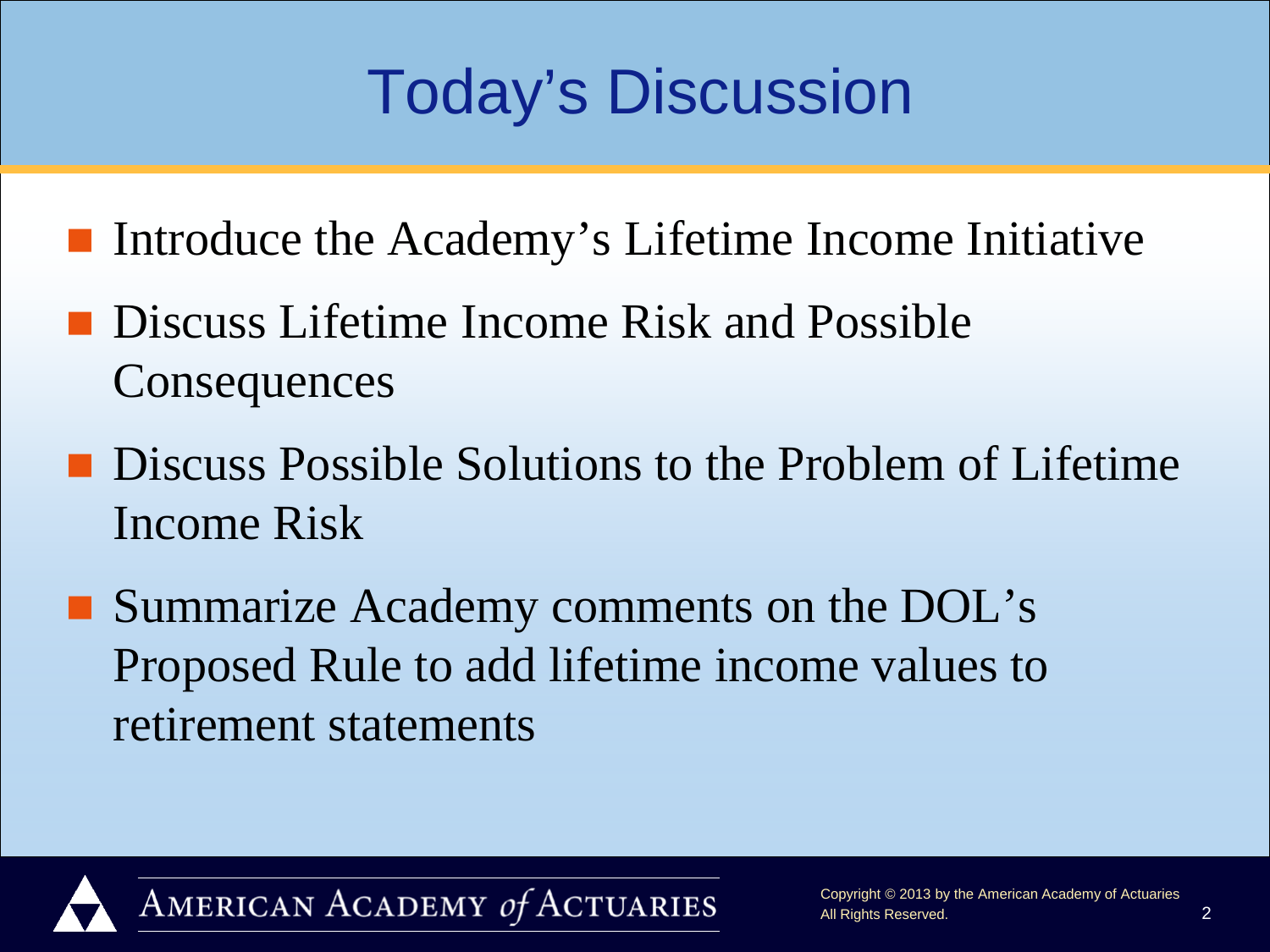## Academy Lifetime Income Initiative

- $\blacksquare$  The Academy's lifetime income initiative is part of its continuing effort to provide objective, unbiased information to serve the public and the United States actuarial profession
	- **Promote meaningful discussions both within and outside the** profession
	- Actively engage with the public policy community
	- Host discussion symposia on longevity, longevity risk, and lifetime income
	- Develop actuarial policy statements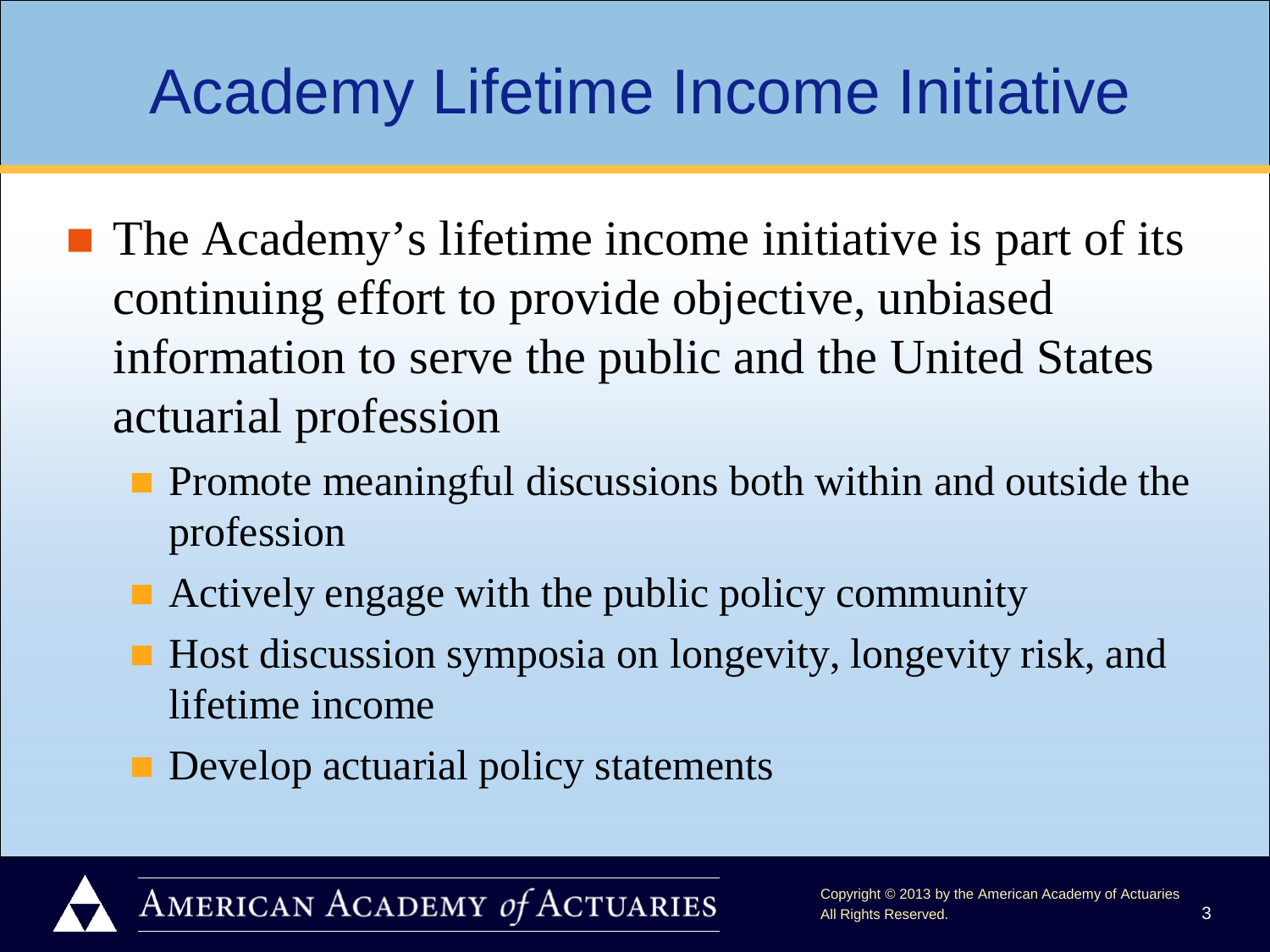## Lifetime Income and Longevity Risk

- **Longevity risk reflects the challenges of living longer,** e.g., poor health, reduced ability to manage investments, difficulty living on your own, depletion of assets, lack of a lifetime income, etc.
- Lifetime income risk, the risk of outliving your assets, is one specific longevity risk
- **Lifetime income should be structured to cover basic** needs

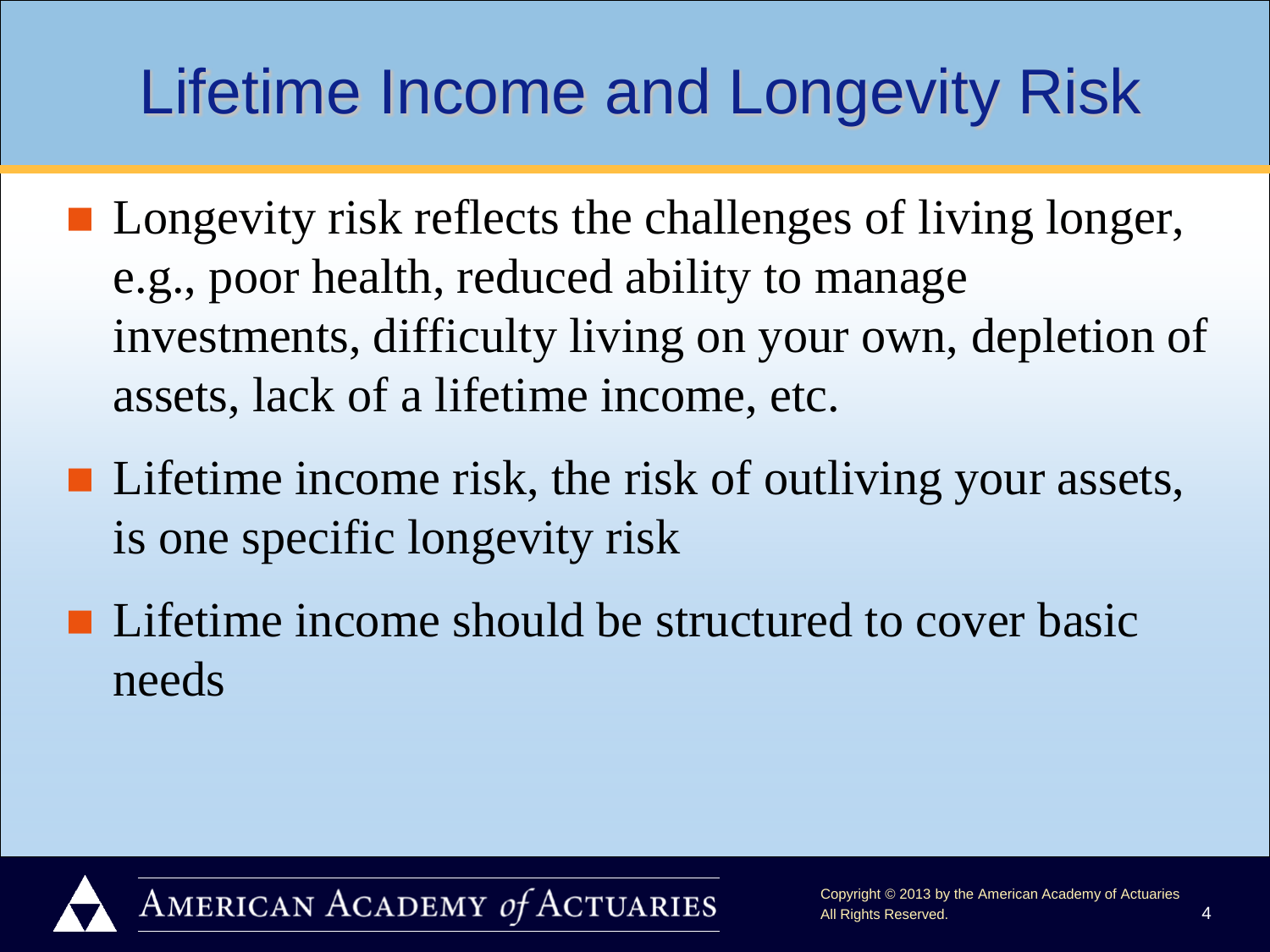## Why is Lifetime Income Risk an Issue?

- Americans are living longer
- An increasing number of retirees as baby boomers reach retirement age
- Migration from defined benefit plans to defined contribution plans has reduced the source of predictable retirement income
- Retirees have saved or invested inadequately or lost significant savings in the market slides since 2000
- Retirees are not converting savings into lifetime income
- Uncertainty about the direction of Social Security magnifies the problem

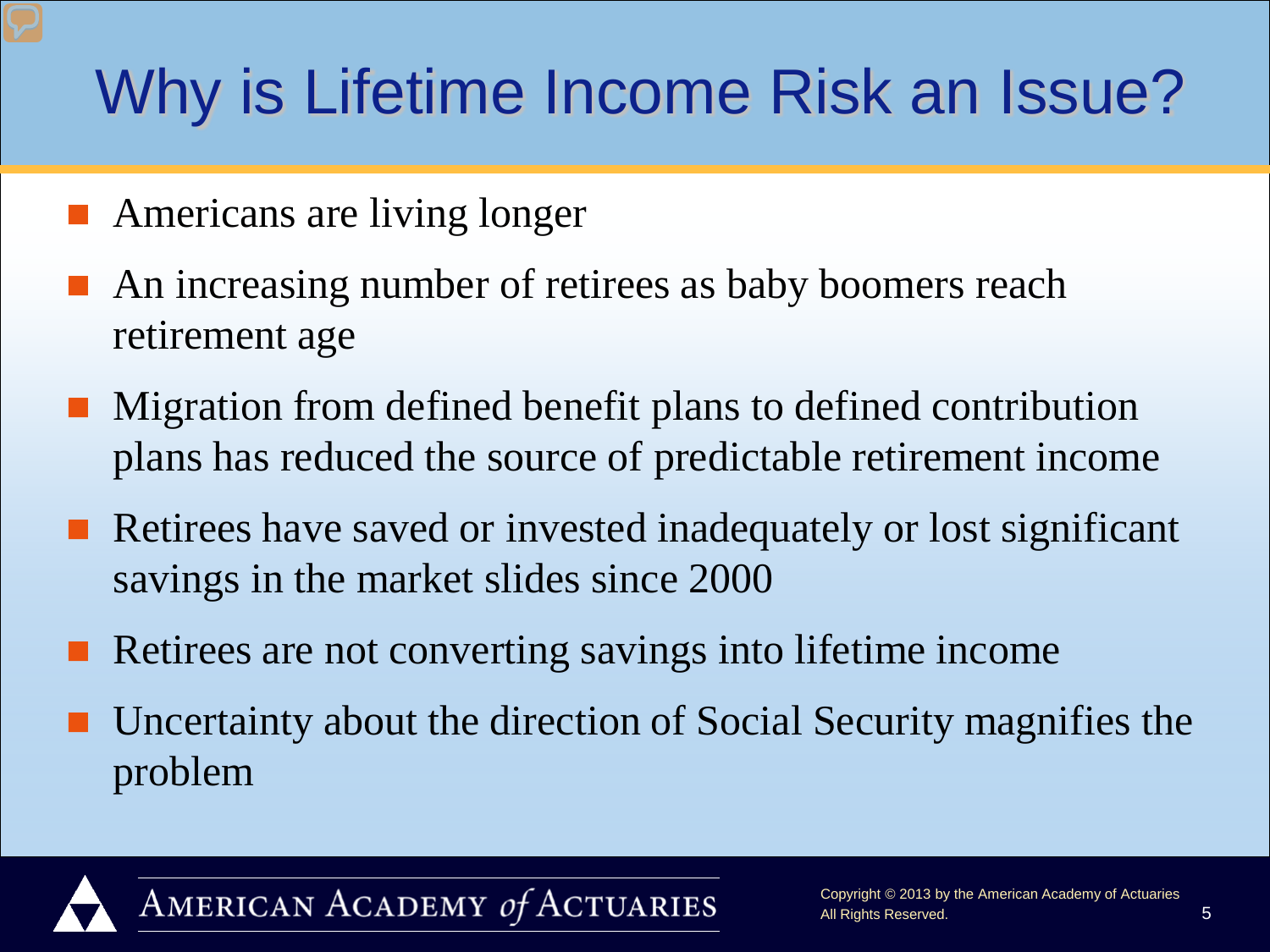### Probability of Living to Certain Ages in Retirement





\*Analysis of the 2007 period life table for the Social Security area population, http://www.ssa.gov/oact/STATS/table4c6.html



Copyright © 2013 by the American Academy of Actuaries All Rights Reserved. 6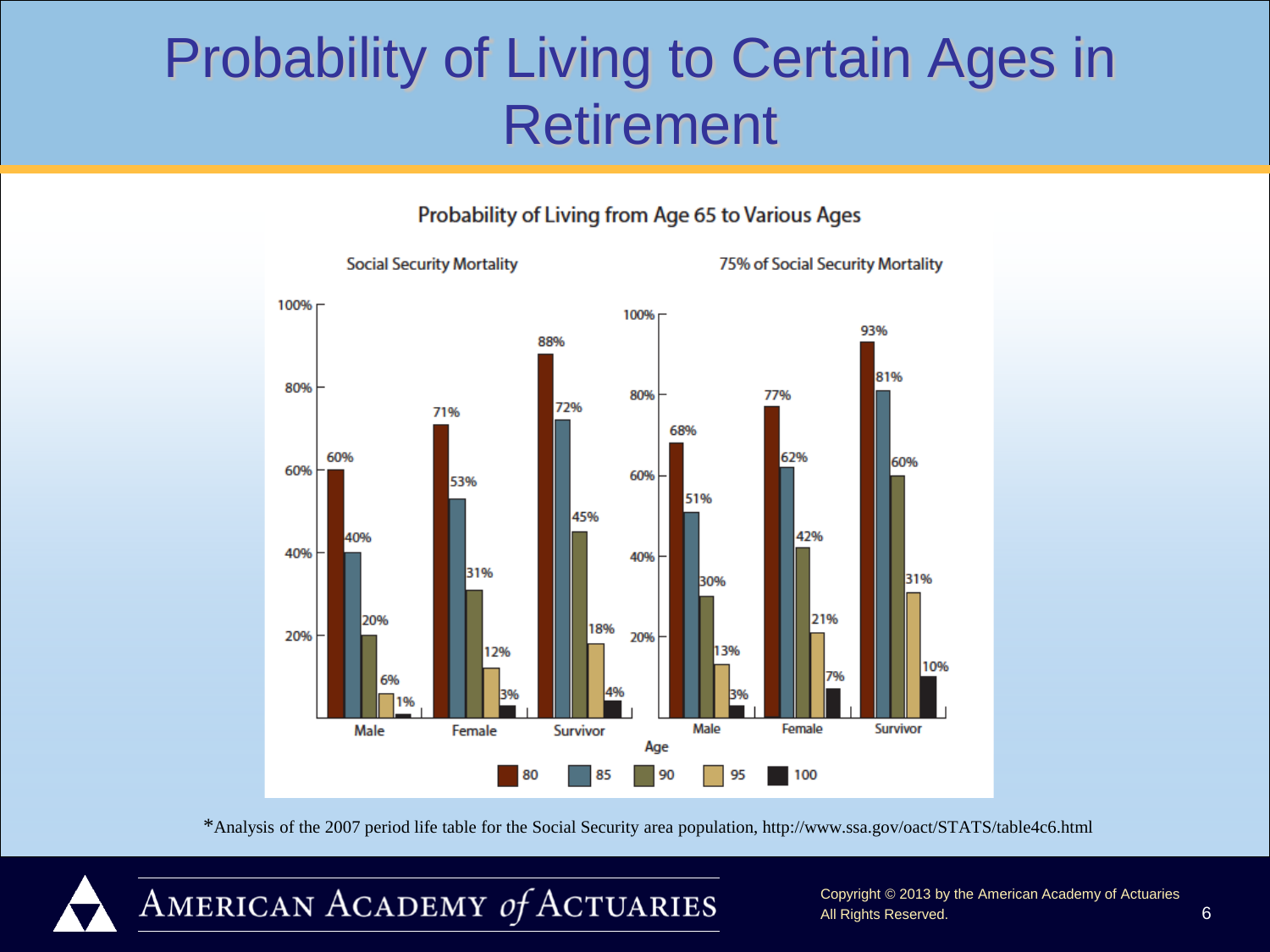## Lifetime Income Challenges

#### **Education**

- **Poor understanding of lifetime income risk**
- Being unaware of lifetime income sources, products, and strategies
- **Plan sponsor reluctance to educate and communicate on the** issue

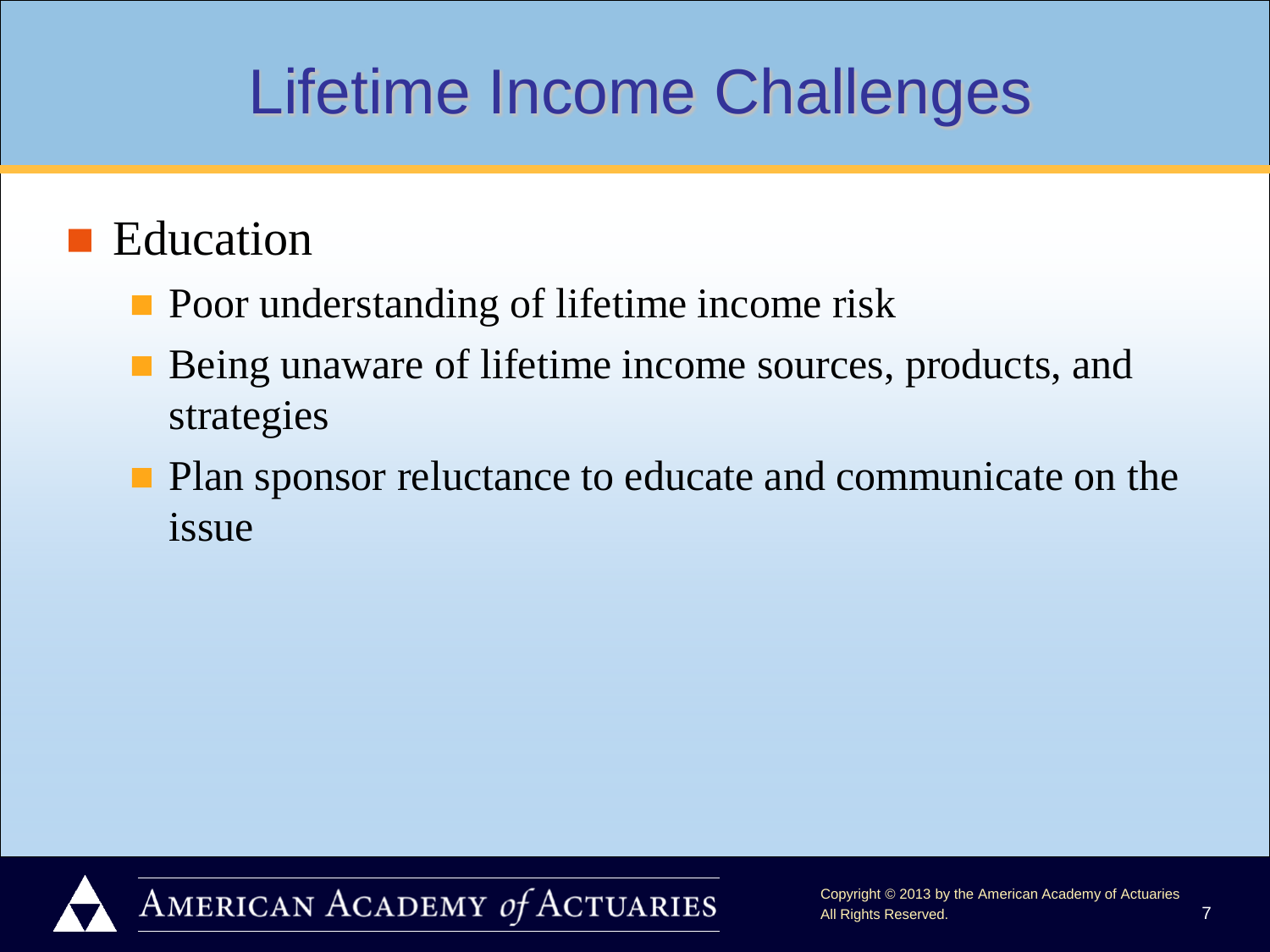## Lifetime Income Challenges

#### **Retirement Plan Structure**

- **F** Few lifetime income accumulation options in defined contribution (DC) plans, such as  $401(k)$  plans
- Insufficient bridges from account balances to lifetime income when taking a DC plan distribution
- Easy to convert defined benefits into lump sums
- Reluctance of plan sponsors to change approach in plan design due to perceived fiduciary risk

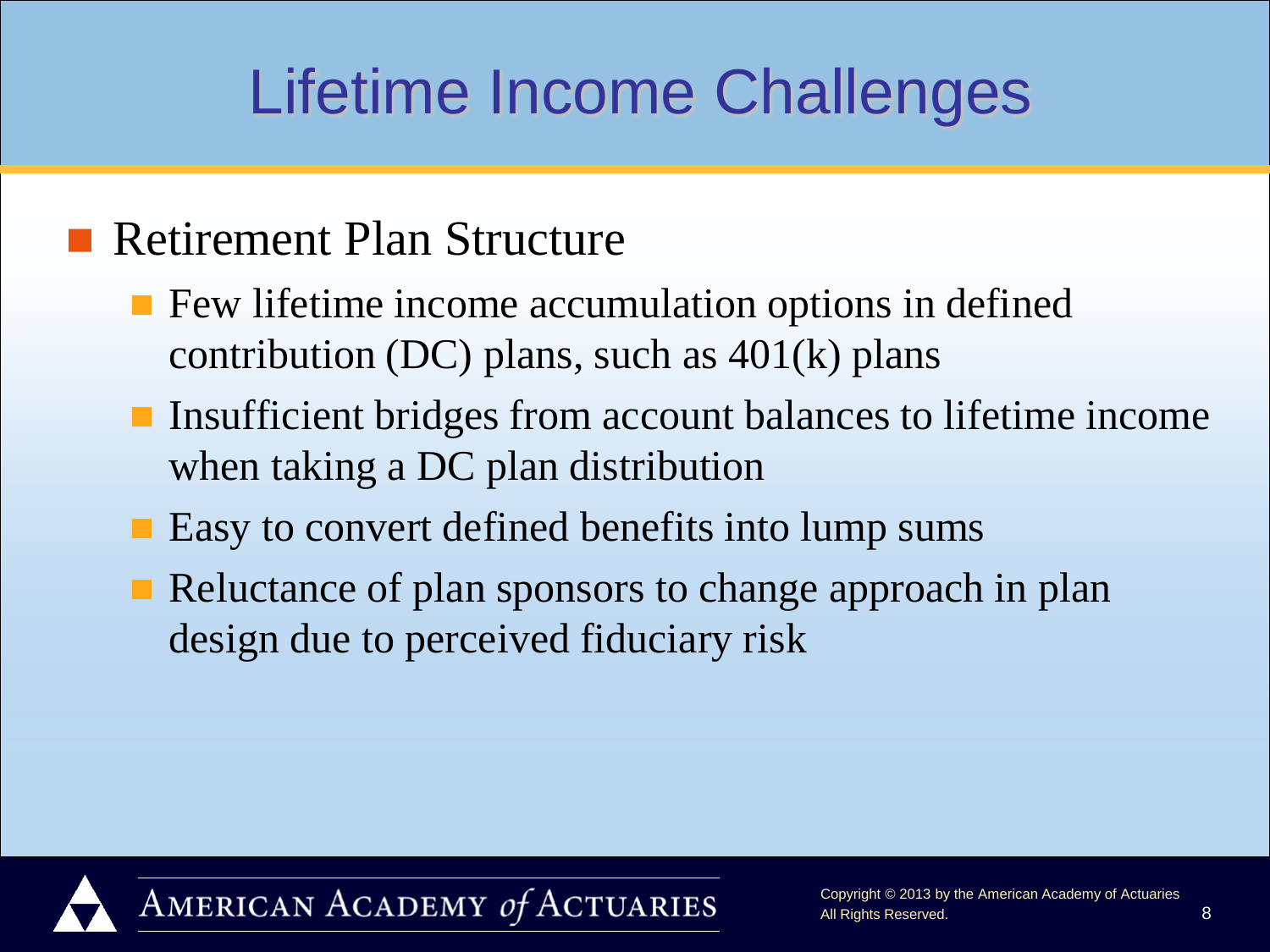## Lifetime Income Challenges

#### **Retiree Perceptions**

- Retirees lack full confidence that pension plans or insurers will be able to meet long-term commitments
- Little incentive to choose lifetime income over lump sum

**Public policy constrains some lifetime income sources** 

- Required Minimum Distributions (RMDs) are required at age 70½ , long before the commencement of longevity risk
- **Maximum Social Security deferral limitation to age 70** constrains a longevity risk solution

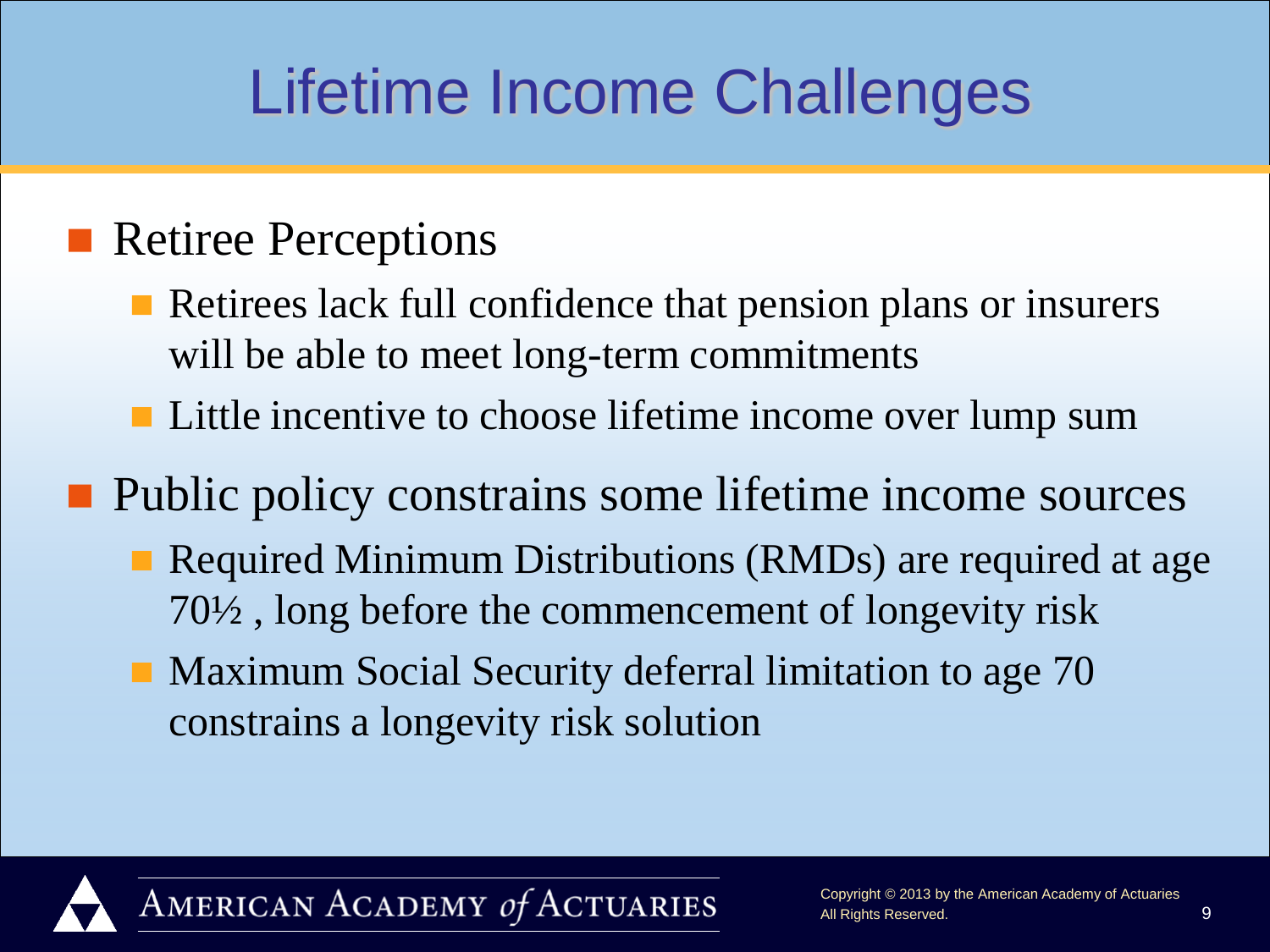#### **E**ducation

- The employer workplace is probably the logical venue to deliver education
- Encourage employers to assume responsibility for educating employees throughout their career on this topic by providing fiduciary relief (safe harbor) for "approved" programs
- **Express DC plan balances in terms of lifetime income**

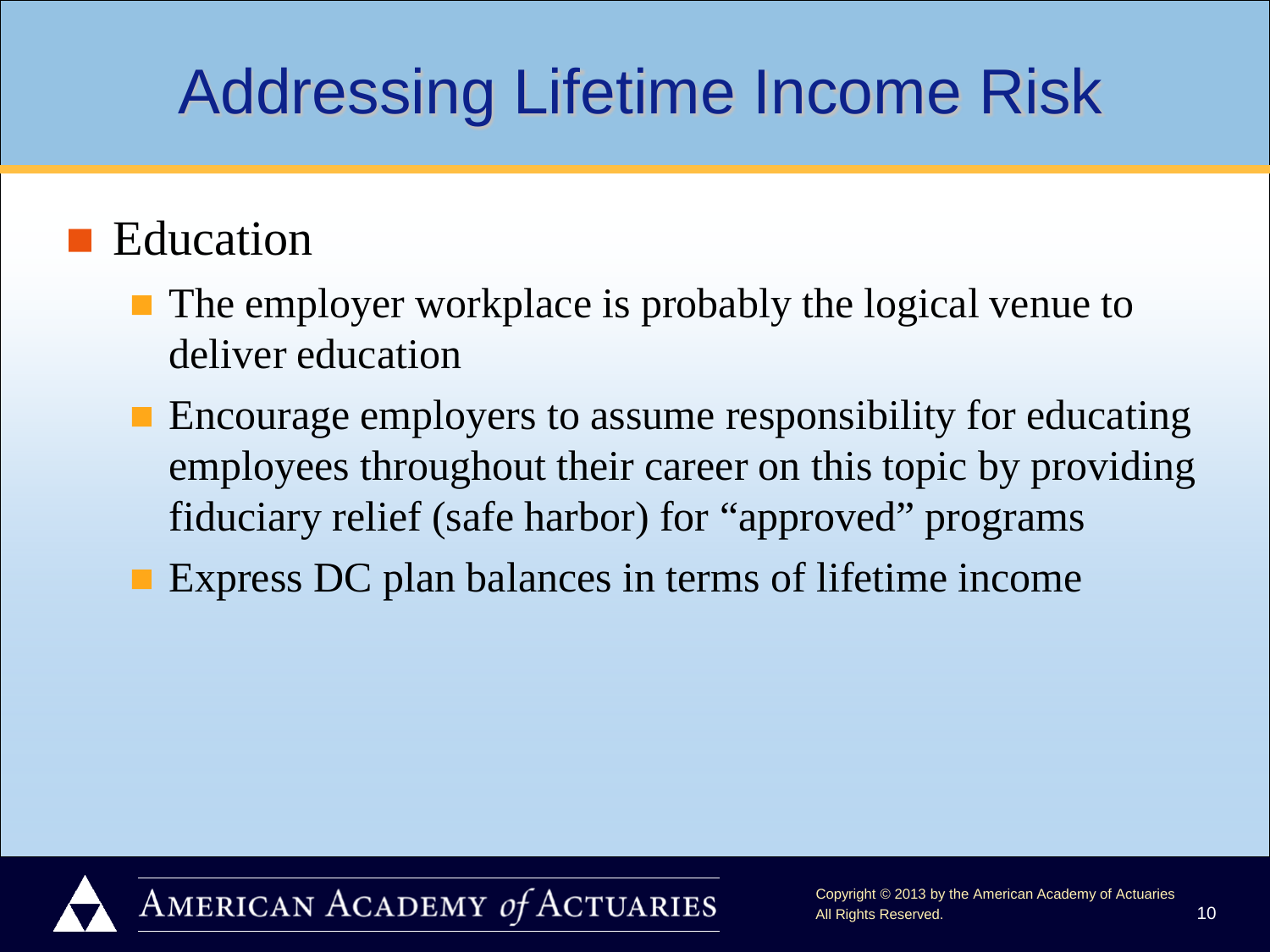#### **Retirement Plan Structure**

- **Require all qualified retirement plans to offer a lifetime** income distribution option (possibly the default payout) and accompany with clear and broad fiduciary safe harbor provisions
- Clarify the safe harbor for providing lifetime income approaches as accumulation options
- Require lifetime income education at the time of a retirement plan distribution

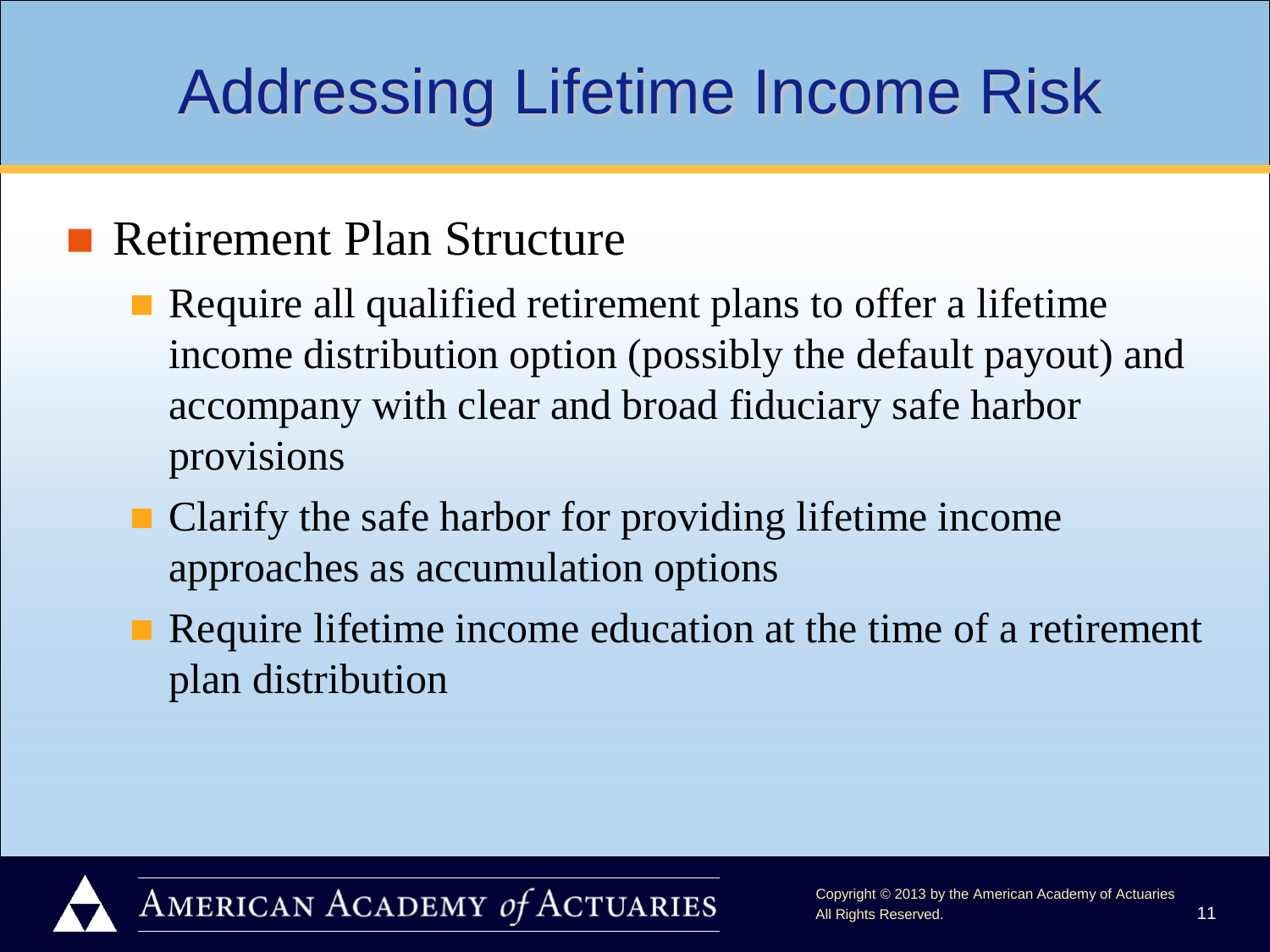#### **Retiree Perceptions**

- Continue with initiatives to strengthen the Pension Benefit Guaranty Corporation (PBGC) ability to support guarantees
- Initiate actions that could reduce concerns by consumers that insurers will not make good on annuity promises
- Add urgency to strengthening Social Security's long-term funding issues
- Look at well targeted tax incentives to encourage use of lifetime income distribution

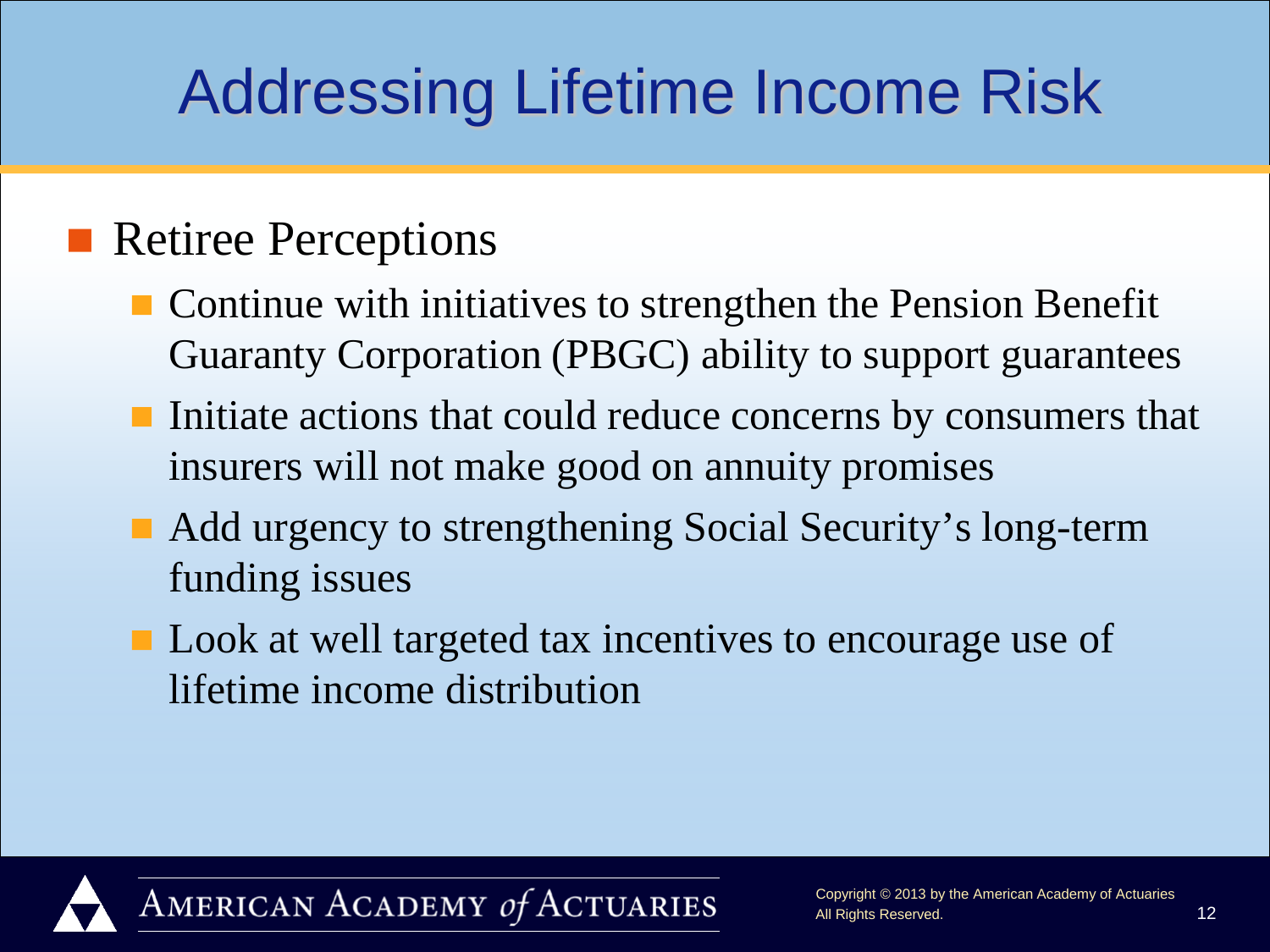#### **Public Policy Constraints**

- Change RMD requirement to an age above 70½
- Modify Social Security to provide post age 70 increases

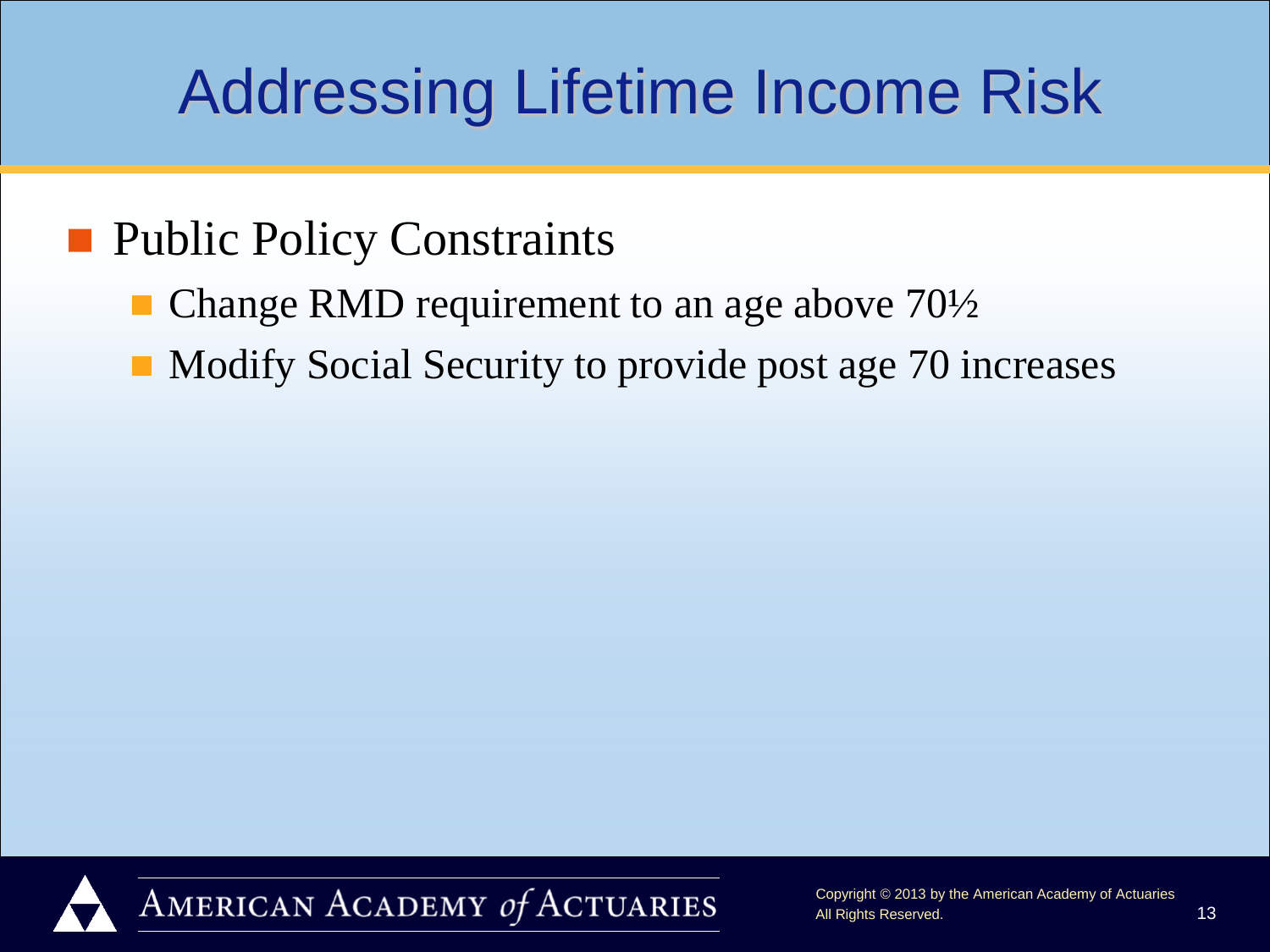### Department of Labor's Proposal on Lifetime Income Disclosure

- Requires disclosure of lifetime income amounts on participant statements of defined contribution plans
- Requires participant's accrued benefits to be expressed as an estimated lifetime stream of payments, in addition to being presented as an account balance
- Requires participant's accrued benefits to be projected to his retirement date, converted/expressed as an estimated lifetime stream of payments
- In May 8, 2013 letter, the Academy's Pension Committee commended the DOL for developing the proposed regulations and exploring ways to help workers understand the value of lifetime income in a secure retirement, and also provided technical recommendations for implementing the rule



AMERICAN ACADEMY of ACTUARIES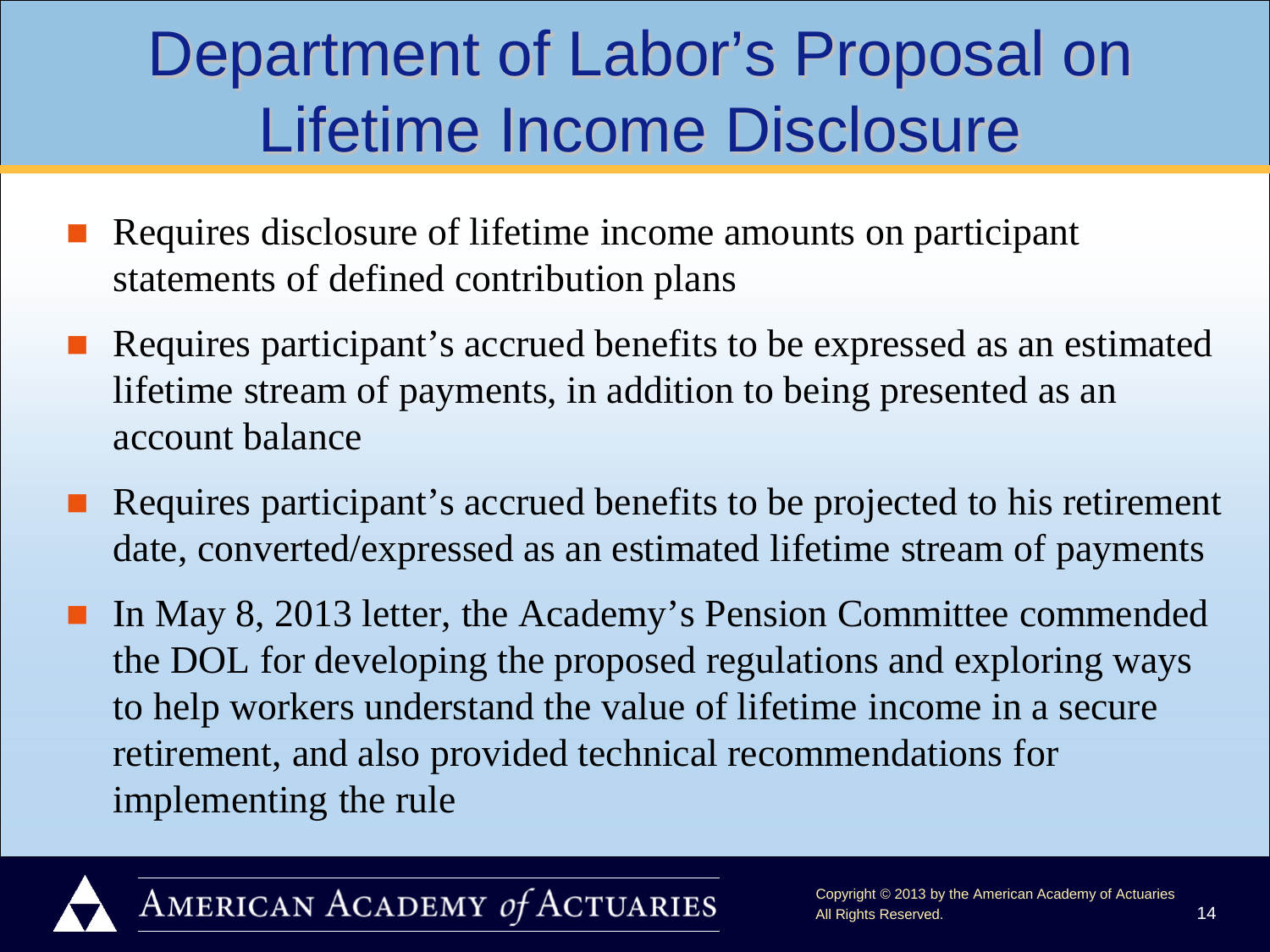### Time to Act

- Workers and retirees need to be better prepared to manage their lifetime income needs in retirement
- A number of actions need to be taken to change the dynamics and provide much needed financial education
- **The problem cannot be solved with a single solution,** but rather with a number of approaches that address lifetime income from different directions
- The support and efforts of employers, lawmakers, and financial product providers will be necessary



AMERICAN ACADEMY of ACTUARIES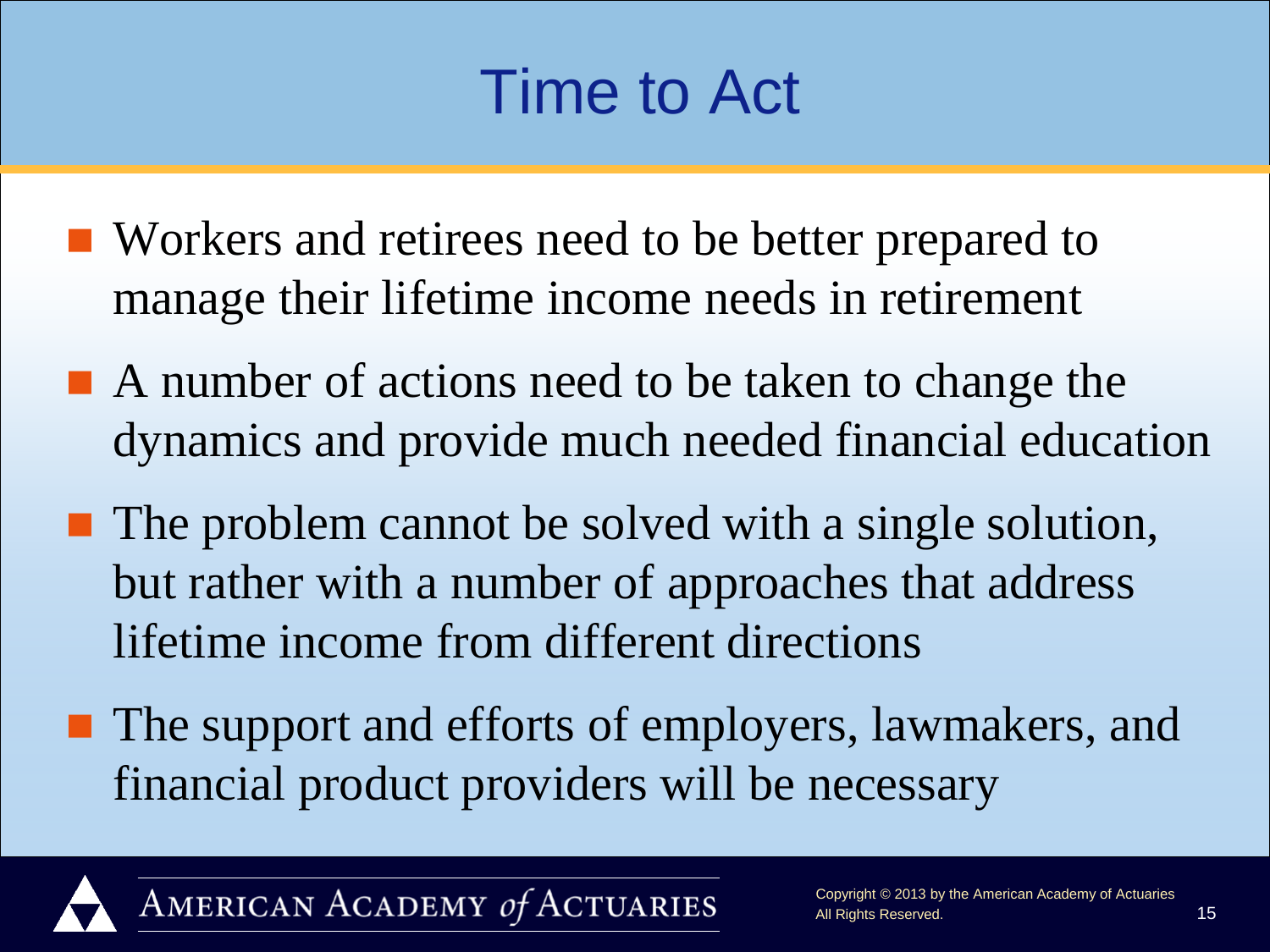## Academy Lifetime Income Initiative

- The American Academy of Actuaries is committed to exploring the challenges of Americans securing a lifetime income, addressing the actuarial and public policy aspects of lifetime income, and raising the level of understanding and awareness of the actuarial profession, public policymakers, and the general public to the need to address lifetime income issues.
- The Academy will continue to work on initiatives to educate all stakeholders and will recommend public policy choices as appropriate. Forthcoming Academy initiatives include, among other projects, several papers on more specific lifetime income issues.

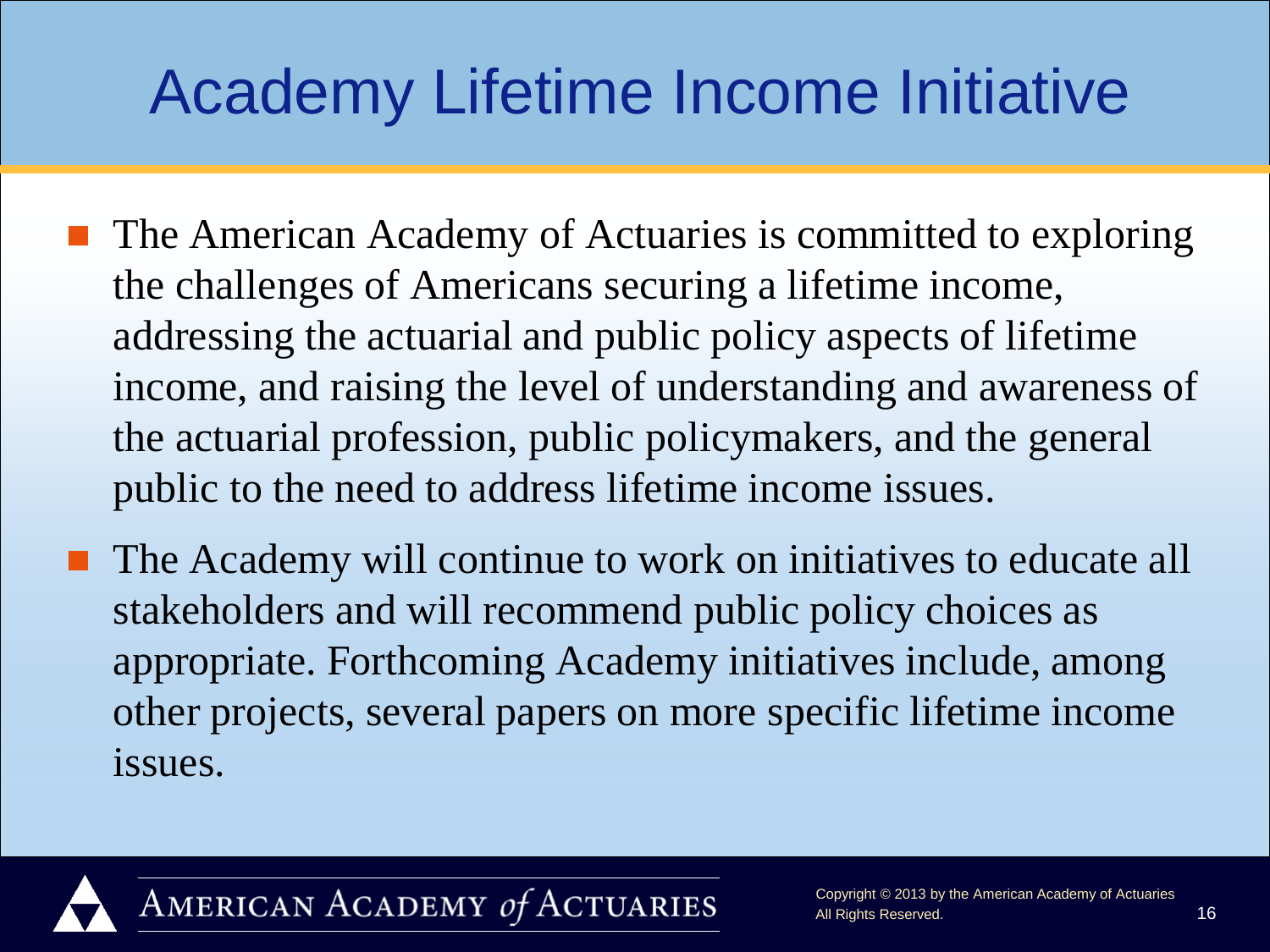## Additional Resources

- Lifetime Income Initiative Webpage [http://www.actuary.org/content/lifetime](http://www.actuary.org/content/lifetime-income-initiative)[income-initiative](http://www.actuary.org/content/lifetime-income-initiative)
- *Risky Business: Living Longer Without Income for Life* (June 19, 2013) [http://www.actuary.org/files/Risky-Business\\_Discussion-Paper\\_June\\_2013.pdf](http://www.actuary.org/files/Risky-Business_Discussion-Paper_June_2013.pdf)
- Written testimony for a Senate Special Committee on Aging hearing on retirement savings (June 11, 2010) [http://www.actuary.org/files/AAA\\_for\\_6-16-](http://www.actuary.org/files/AAA_for_6-16-10_Senate_Aging.4.pdf/AAA_for_6-16-10_Senate_Aging.4.pdf) [10\\_Senate\\_Aging.4.pdf/AAA\\_for\\_6-16-10\\_Senate\\_Aging.4.pdf](http://www.actuary.org/files/AAA_for_6-16-10_Senate_Aging.4.pdf/AAA_for_6-16-10_Senate_Aging.4.pdf)
- Letter to the departments of Labor and Treasury regarding lifetime income options for participants and beneficiaries in retirement plans (May 3, 2010) [http://www.actuary.org/files/Lifetime-Income-RFI\\_Comments\\_May-3-2010.pdf](http://www.actuary.org/files/Lifetime-Income-RFI_Comments_May-3-2010.pdf)
- Letter to the department of Labor regarding lifetime income options for participants and beneficiaries in retirement plans (May 8, 2013) http://www.actuary.org/files/PC\_Comments\_DOL\_lifetime-income-statements-ANPR\_Aug-7-2013.pdf



AMERICAN ACADEMY of ACTUARIES